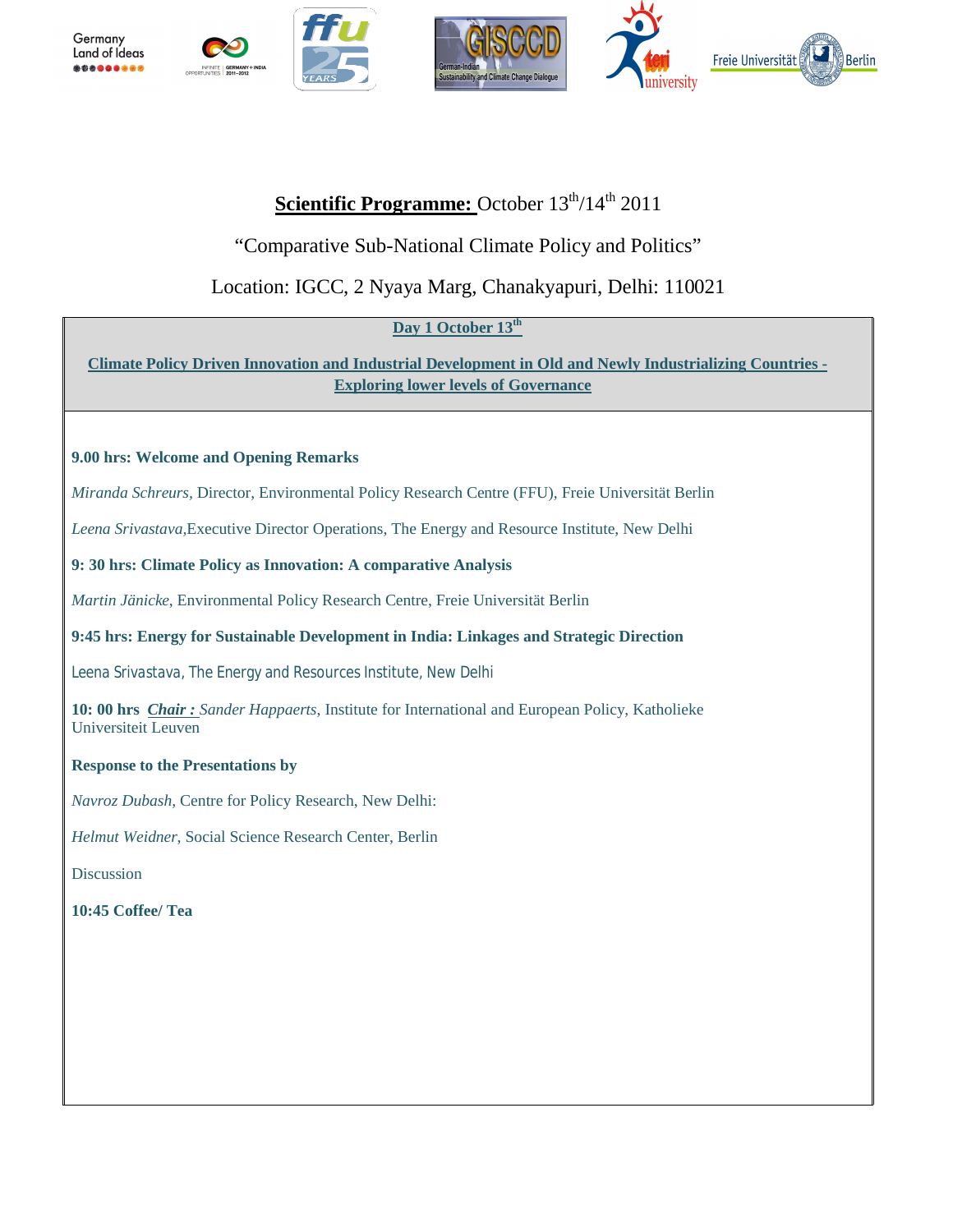**The Role of the Subnational State Level in Climate Policy- Research Foci of Intra-and International Comparative Research**

**11:00 hrs Including India in Comparative Subnational Climate Policy Research**

*Kirsten Jörgensen*, Environmental Policy Research, Freie Universitaet Berlin

#### **11:20 hrs Subnational State Climate Change Politics. A Comparative Perspective**

*Miranda Schreurs*, Environmental Policy Research Centre, Freie Universität Berlin

**11:45 hrs Chair:** *Arun Kansal*, The Energy and Resources Institute

Plenary Discussion on Publications: Joint Questions and Analytical Frames

**13:00 hrs Lunch**

**Laboratories for Experimentation**

**2:00 hrs Mainstreaming Climate Change Response - Learning from State Action Plans for Climate Change (SAPCCs) in India**

*Arabinda Mishra, Navarun Varma*, The Energy and Resources Institute, New Delhi

**2:20 hrs Renewable Energy Extension and Adaptation of the Electricity Grid in the German States**

*Dörte Ohlhorst*, Environmental Policy Research Centre, Freie Universität Berlin

**2:40 hrs Transaction Cost Regulation in the Indian Electricity Sector. Towards Efficient Governance**

*Ranjan Kumar Ghosh*, Division of Resource Economics, Humboldt University Berlin

**15:00 hrs Chair:** Jan Beermann, Environmental Policy Research Centre

Discussants:

*V.V.N. Kishore*, The Energy and Resources Institute *Martin Jänicke*, Environmental Policy Research Centre

**16:00 hrs Coffee**

**16:30 hrs Thematic Workgroups, Drafting Research and Publication Proposals on Comparative Subnational Climate Policies**

**17:30 hrs Report from the Thematic Workgroups and Discussion of Research Proposals** Moderation: *Arun Kansal*, The Energy and Resources Institute

**19:00 Dinner reception for all participants**